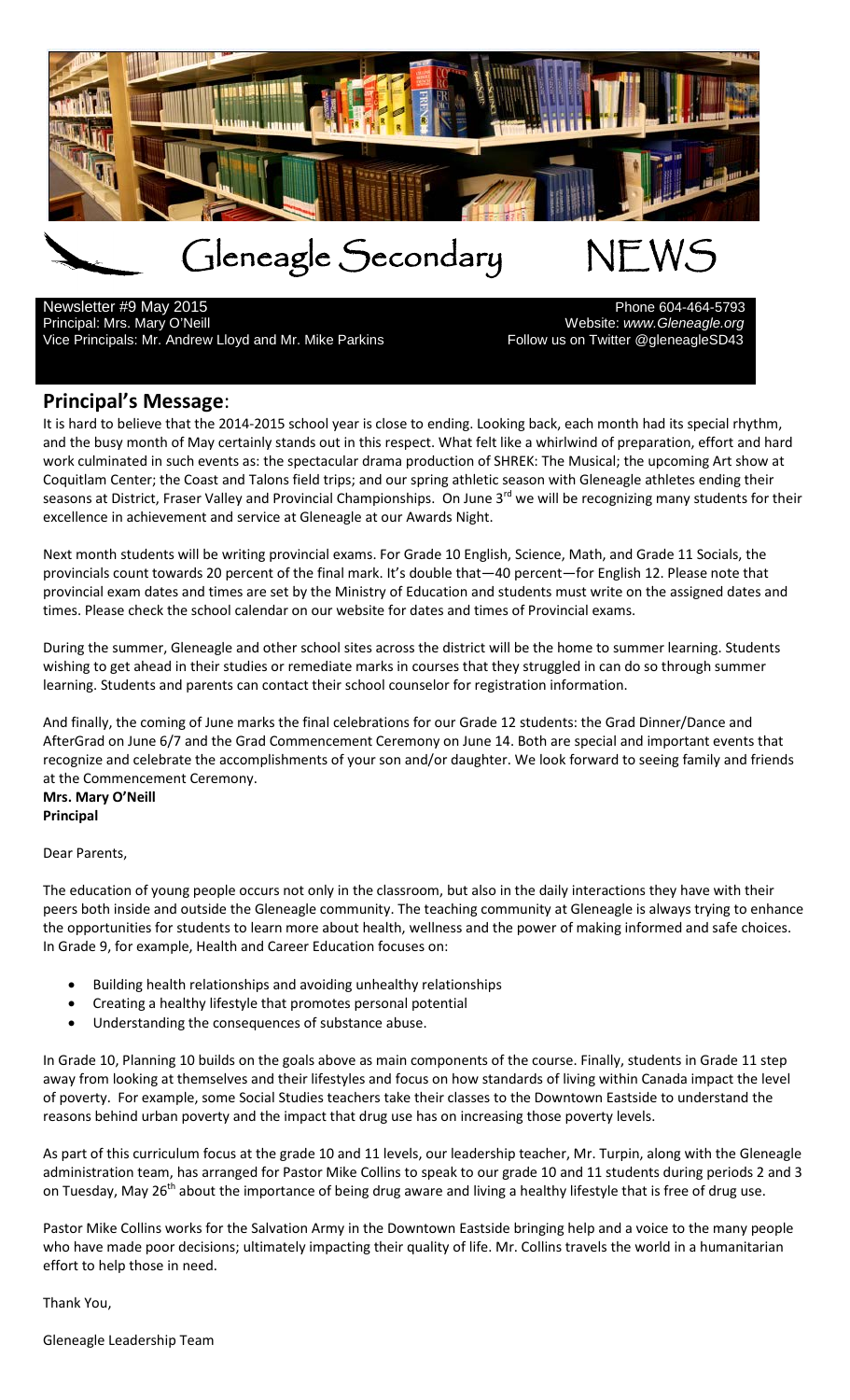## **Important Student News**

#### **Grade 12 Graduation Transitions**

Exit Interviews took place on **April 23rd.** Grade 12's are reminded that **BOTH the GT assignments and the exit interview must be complete to gain the 4 required GT credits for graduation AND to buy Grad Dinner and Dance tickets.** Please email Ms. Horvath [\(jhorvath@sd43.bc.ca\)](mailto:jhorvath@sd43.bc.ca) if you have any questions.

**Grade 9, 10 & 11s** should be updating their **Daily Physical Activity (DPA)** entries on the GT website. A final assessment will be done in the first week of June and included in the June report card. **Please email Ms. Horvath [\(jhorvath@sd43.bc.ca\)](mailto:jhorvath@sd43.bc.ca) if you have any questions.**

**INTERESTED IN A CAREER IN TRADES?** Apply for next year's **District ACE-IT programs** such as: Hairdressing, Cooking, Baking, Construction Electrician, Plumbing, Cabinet Making (Joinery), Metal Fabrication, Millwright, Auto Service Technician, Motorcycle Mechanic, and Painter. **Contact Ms. Horvath [\(jhorvath@sd43.bc.ca\)](mailto:jhorvath@sd43.bc.ca) for more information and consult the District site [\(http://www.sd43.bc.ca/CareerPrograms/Pages/Programs.aspx\)](http://www.sd43.bc.ca/CareerPrograms/Pages/Programs.aspx).**

## **Leadership 12**

A group of Gleneagle Leadership 12 Students will be running a benefit engagement titled **"Talk To Me 2.0"** which will be a follow up of last year's successful 'Talk To Me' event.

The primary purpose of this event is to spread the word on the effects of anxiety on our society, while also emphasizing the importance of happiness in our lives. A secondary purpose is to provide support for a very worthy organization called Mood Disorders Association of British Columbia (MDABC) which is a non-profit charity that looks to provide support, options, education, and hope of recovery for people living with a mood disorder or other mental illness. Anxiety comes from a variety of different sources such as mental illness, bullying, stressful circumstances, and abuse; it can cause problems within the family, relationships, and even health issues. We hope that this event will inspire you to action and create your own happiness in your life.

As a group of Grade 12 students placed in leadership roles, we believe it is our responsibility to take action and build awareness of the many issues that we are all dealing with. As an increasing number of youths are being identified with anxiety issues, we feel it is important for us to speak up. We hope to provide an inspiring evening that will encourage further dialogue and also instill a sense of hope to those who attend our event. We will be charging a small fee of \$5 to those that attend with all proceeds going to MDABC. There will be a donation table set up that allows further opportunities to donate!

Our venue will be held in Gleneagle Secondary School's Multipurpose room on **Friday, May 22nd** at **6:30pm**. We will have six amazing motivational speakers share their experiences and insight through a "talk" that sheds light on issues related to anxiety and mental illness or perhaps even stories and strategies for overcoming the challenges associated with anxiety. We hope to see you there!

## **Outstanding Fees and Assessments**

Now is the time to clear up all outstanding fees and assessments. This includes library fines and books, uniforms, athletic fees, activity fees, grad fees, textbooks, workbooks, etc. Please clear this up to avoid delay in yearbook distribution and year end sign out. Please note for Grade 12 students, ALL assessments must be cleared up to participate in year-end grad activities.

## **Old yearbooks for sale**

Interested in buying a yearbook from the past? We have limited quantities of yearbooks from prior years for sale in the office at the reduced price of \$20.00 per yearbook. Cash, Debit and Charge accepted.



**Year End Concert**

Wednesday June 10, 2015 7:00 pm in the MPR/Theatre Tickets \$2/Students & Seniors \$5/Adults



Come and enjoy a fantastic concert featuring a variety of music from our award winning music program!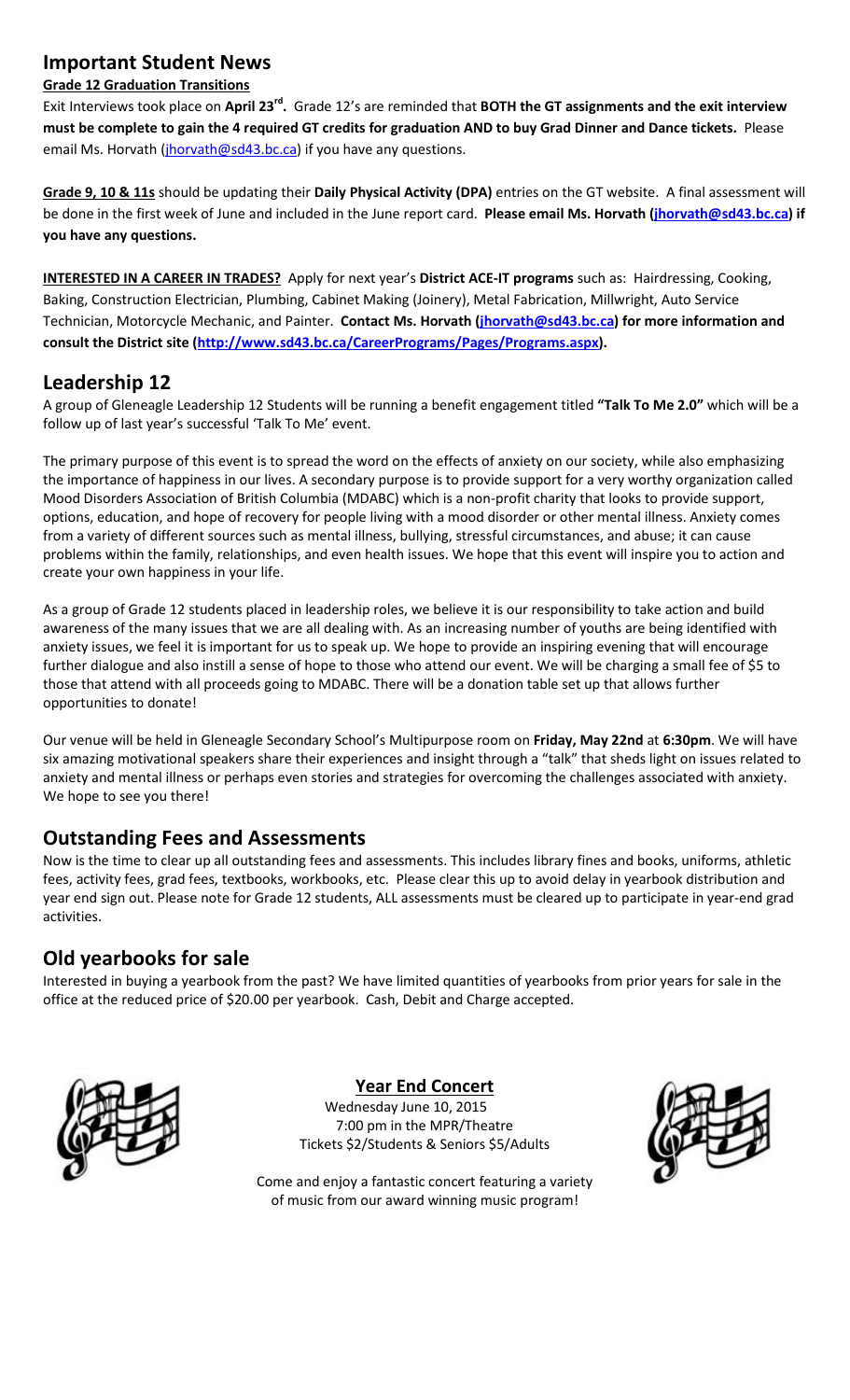## **Summer Learning**



## **SUMMER LEARNING 2015 ONLINE Registration Dates (6:00 a.m. Opening)**

Grades 9 and 10 Remedial & EAL: **May 19** Grades 9 and 10 Skill Building: **May 28** Grade 10 High School Credit: **May 5** Grade 11 High School Credit: **May 8** Grade 12 High School Credit: **May 12** We are offering new courses including Fitness 10 – check out the website for more information [www.ce43.com](http://www.ce43.com/)

Students must have an account with our online system **BEFORE** registering for courses. Please visit our website and create/update your account **NOW**.

## **Summer Learning – Fitness, Strength and Conditioning**

Coquitlam Summer Learning is now offering a Fitness, Strength and Conditioning Course for those who would like to enhance their knowledge and physical attributes. This 42 hour non-credit course will have an emphasis on Speed, Agility and Quickness (SAQ), Balance and Flexibility, Strength and Power, injury prevention and overall improving athletic performance. In addition, students will learn about proper nutritional habits, hydration management, the importance of active rest and sleep and the effects of supplements and performance enhancing drugs.

The course will be held at Gleneagle Secondary School and each day will have a two part session (outdoor field/track and indoor weight room) with a short nutrition break in between.

Dates: July  $7^{th}$  – July  $10^{th}$  July  $13^{th}$  – July  $14^{th}$  July  $23^{st}$  – July  $24^{th}$  July  $27^{th}$  – July  $31^{st}$ <br>August  $4^{th}$  – August  $7^{th}$  August  $11^{th}$  –  $14^{th}$ August  $4^{th}$  – August  $7^{th}$ 

Times: (8:25 – 10:25 or 10:35 – 12:35)

If you have any questions, please do not hesitate to contact Mr. Quinto at [squinto@sd43.bc.ca](mailto:squinto@sd43.bc.ca).

I, \_\_\_\_\_\_\_\_\_\_\_\_\_\_\_\_\_\_\_\_\_\_\_\_ will be attending the Summer Learning Fitness, Strength and Conditioning Course. I would prefer to attend the (8:30 – 11:00) or (11:00 – 1:30) session (circle one). We cannot guarantee the preferred session due to availability. Sooner you get it in, the better the chance.

Date of Birth: \_\_\_\_\_\_\_\_\_\_\_\_\_\_\_\_\_\_\_\_ Email: \_\_\_\_\_\_\_\_\_\_\_\_\_\_\_\_\_\_\_\_\_\_\_\_\_\_\_\_\_\_\_\_\_\_\_\_ PEN: \_\_\_\_\_\_\_\_\_\_\_\_\_\_\_\_\_\_\_\_\_\_\_\_\_ 9 digit number found in your report card or in the office

\_\_\_\_\_\_\_\_\_\_\_\_\_\_\_\_\_\_\_\_\_\_\_\_\_\_\_\_\_\_\_\_\_ \_\_\_\_\_\_\_\_\_\_\_\_\_\_\_\_\_\_\_\_\_\_\_\_\_\_\_\_\_\_\_\_\_\_\_

Student Cell: \_\_\_\_\_\_\_\_\_\_\_\_\_\_\_\_\_\_\_\_\_\_\_ Parent Cell: \_\_\_\_\_\_\_\_\_\_\_\_\_\_\_\_\_\_\_\_\_\_\_\_\_\_\_\_\_\_\_

Parent/Guardian Signature **Parent Email** 

## **Important Dates to Remember**

May 18 Victoria Day – Schools Closed May 20 **PAC Meeting 7:00 pm Library** June 3 **Awards** Evening June 10 Year End Music Concert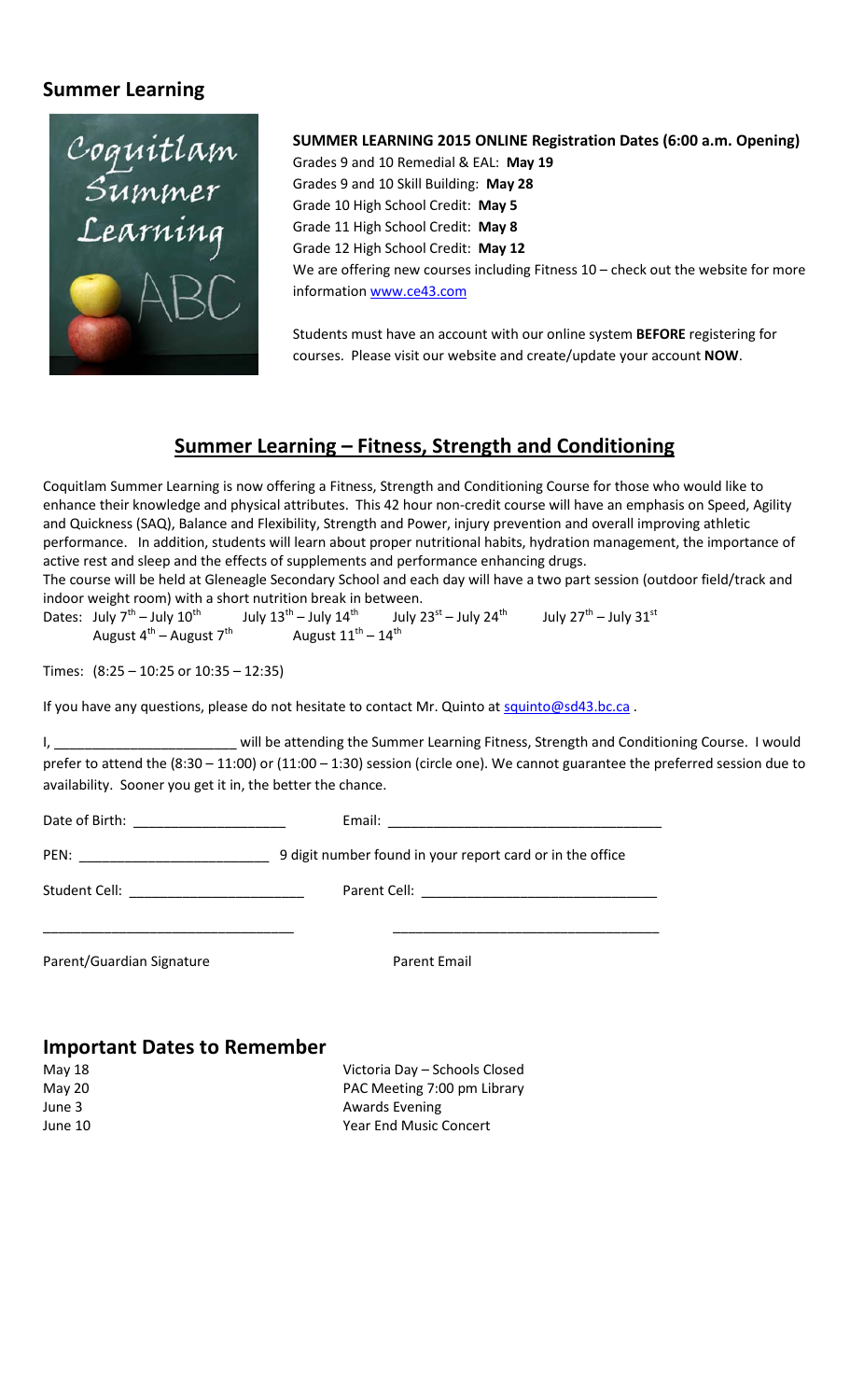

# GLENEAGLE AFTER GRAD

# **"Starry Nights"**

*June 6, 11:30pm-5:00 am @ Gleneagle*

When the Grad Dinner and Dance ends, continue the celebration at the *Gleneagle After Grad!* Food, drinks, music, games, and entertainment are all included with the ticket price of **\$40** (\$45 at the door).

## TICKETS ON SALE MAY 22, 29 AND JUNE 5 @ LUNCH

**All Gleneagle Grade 12 grads who attend "Starry Nights" are eligible to win raffle prizes**. You must be present when your name is drawn to receive your prize. **Bonus** – Advance ticket purchases – Male grads receive a Coupon for a free haircut at Sport Clips Port Coquitlam and Female grads receive a Coupon for \$10.00 off from Make Me Over Salon and Spa in Port Moody.

## **ACTIVITIES INCLUDE:**

Dance Music by DJ Pri [\(www.girlonwax.com\)](http://www.girlonwax.com/)

Comedy Hypnotist Gavin Hooper [\(www.gavinhooper.com\)](http://www.gavinhooper.com/)

Bouncy Boxing, 3 Lane Bungee Races

Giggle Booth (Photos), Rock Band, Strike-a-Light

Pool Table, Ping Pong Table

Blackjack, Poker, Roulette, Slot Machines

Raffle Prizes, Casino Prizes, Tarot Card Readings

Food and refreshments including pizza, poutine buffet and candy table

## **GRAND PRIZE DRAW \$500 GRADS must be present to receive prizes**

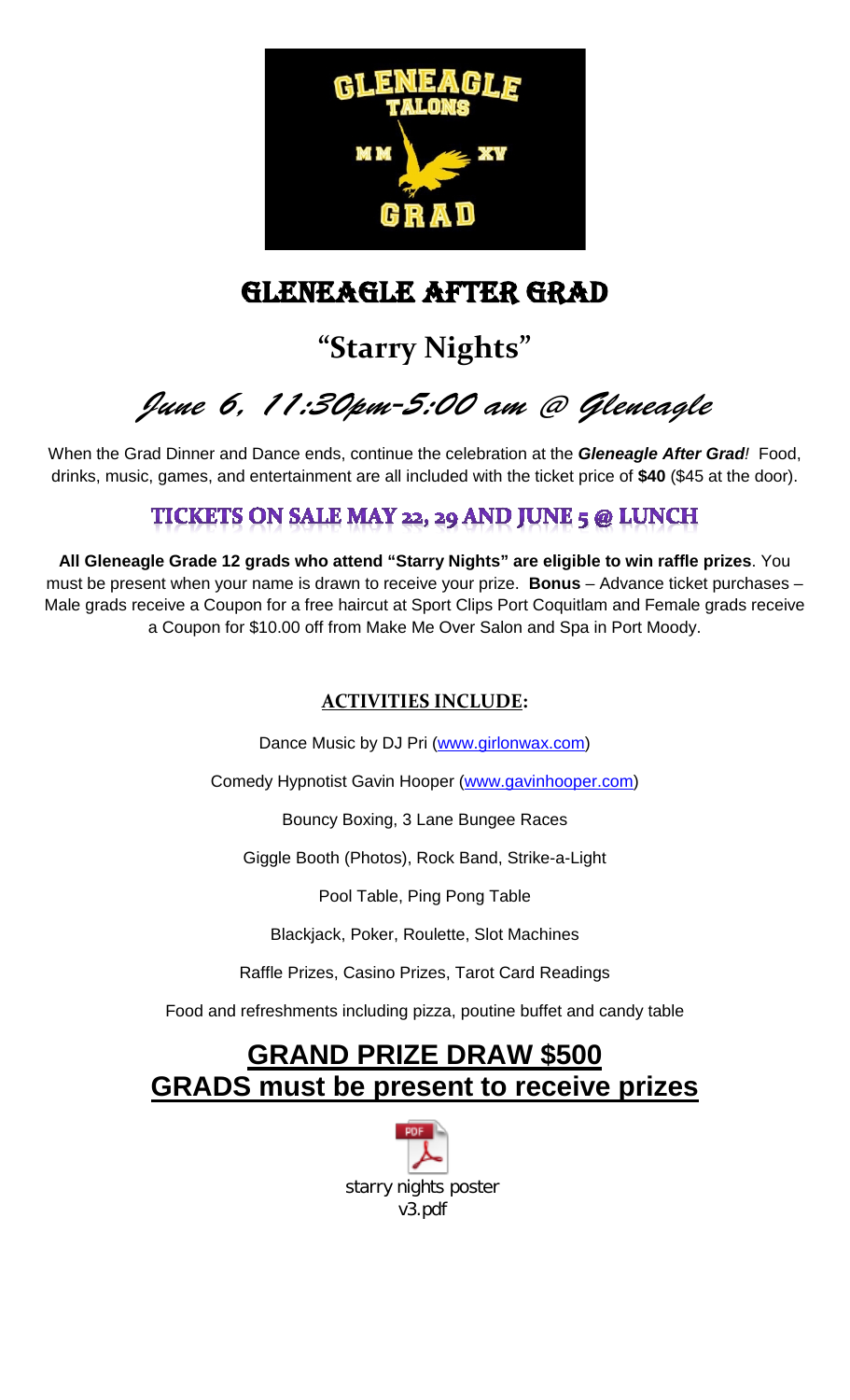**JOBATION FAIRMONT WATERFRONT, VANCOUVER WHEN JUNE 6TH, 2015** TIME CHECK-IN @ 6PM, DINNER @ 7PM TICKET SALES START TUESDAY, MAY 12TH @ 3:15PM **EARLY BIRD TICKETS \$135 REGULAR TICKETS (AFTER MAY 24TH) \$150** 

ALL TICKET SALES END AT MIDNIGHT, FRIDAY MAY 29TH

**TICKET PURCHASES ARE ONLINE:** https://gleneagle.inviteright.com/grad2015

OR AT THE SCHOOL OFFICE (DEBIT ONLY)

OR CODE TO ACCESS **ONLINE TICKET PURCHASING** 

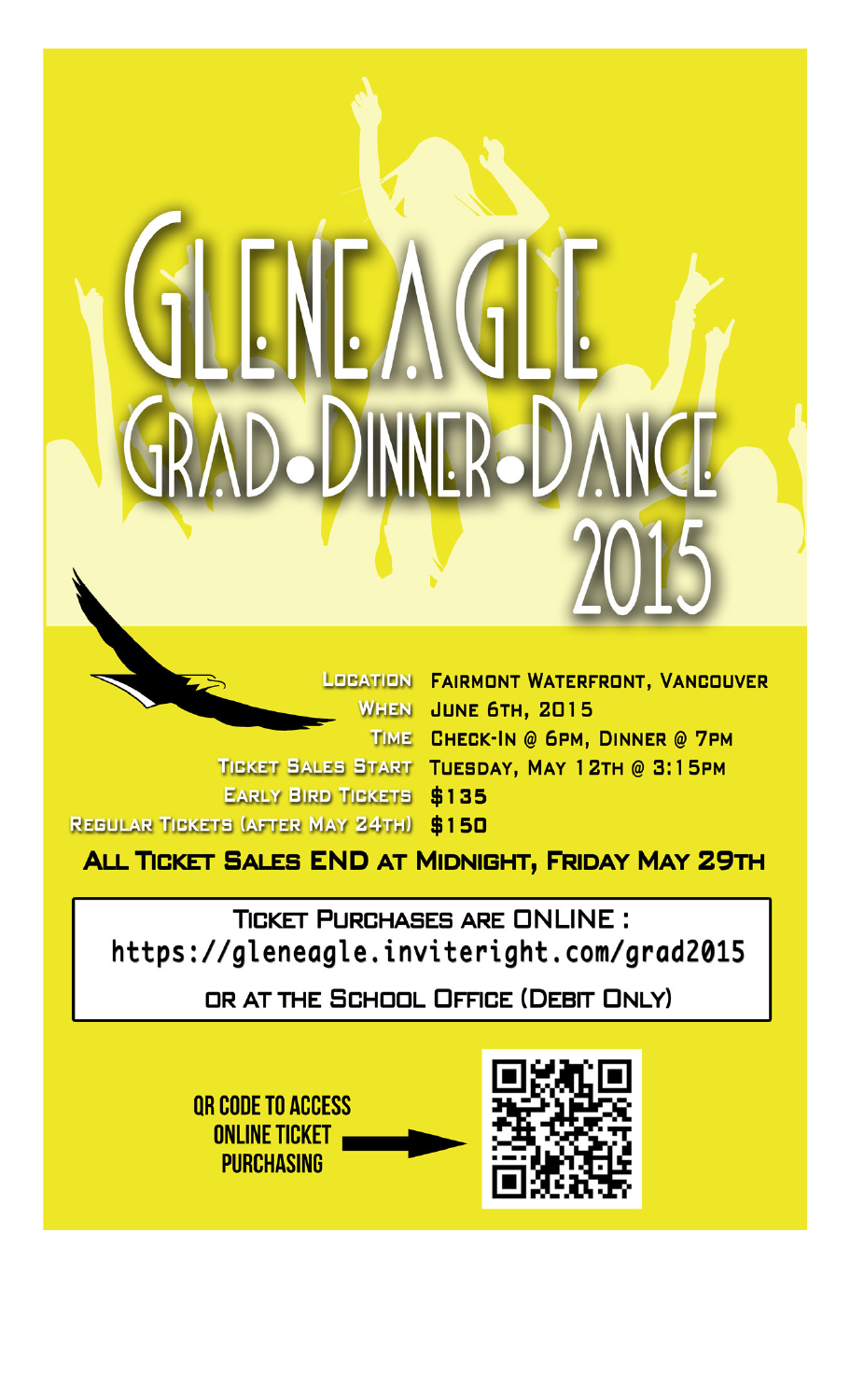## **City of Coquitlam – Summer Child & Youth Pass**

The Summer Child & Youth Pass is a pilot project, intended to increase access to participation while reducing financial barriers to families. The pass is valid from June 21 – September 6, 2015. Keep the kids active and having fun over the summer break, without breaking the bank! For only \$20.00, a Summer Child & Youth Pass will provide unlimited access to all [drop-in activities](http://www.coquitlam.ca/parks-recreation-and-culture/sport-and-recreation/dropins.aspx) in Coquitlam.

Get yours starting **Wednesday, May 13**!



## With this pass, kids aged 0 - 18 years old will have unlimited access to all of ou[r drop-in activities](http://www.coquitlam.ca/parks-recreation-and-culture/sport-and-recreation/dropins.aspx) offered throughout the summer. This includes swimming at both indoor and outdoor pools, drop-in sports and outdoor drop-ins.

**Youth, 16 – 18 years old,** will have access to all drop-in fitness classes and unlimited access to the City's fitness centres. Youth, 13 - 15 years old, are welcome to use the Fitness Centres at [City Centre Aquatic Complex,](http://www.coquitlam.ca/parks-recreation-and-culture/sport-and-recreation/sports-facilities/indoors/city-centre-aquatic-complex.aspx) Pinetree Community

[Centre](http://www.coquitlam.ca/parks-recreation-and-culture/sport-and-recreation/recreation-centres/pinetree-community-centre.aspx) and [Poirier Sport & Leisure Complex](http://www.coquitlam.ca/parks-recreation-and-culture/sport-and-recreation/sports-facilities/indoors/poirier-sport-leisure-complex.aspx) during our Teen Weight Room time: Days: Monday – Friday

Time: 3:00 p.m. – 5:00 p.m.

Before working out, teens MUST complete a one-hour Summer Teen Fitness Starter. A small registration cost of \$2.00 is required. **[Register](https://signmeup.coquitlam.ca/signmeup/Activities/ActivitiesDetails.asp?aid=7484) starting May 13!**

## **How do I Get Mine?**

The pass is available for purchase starting Wednesday, May 13. You can purchase the pass in person at one of these locations; proof of age is required:

**City Centre Aquatic Complex** 

- **[Dogwood Pavilion](http://www.coquitlam.ca/parks-recreation-and-culture/sport-and-recreation/recreation-centres/dogwood-pavilion.aspx)**
- **[Glen Pine Pavilion](http://www.coquitlam.ca/parks-recreation-and-culture/sport-and-recreation/recreation-centres/glen-pine-pavilion.aspx)**
- [Pinetree Community Centre](http://www.coquitlam.ca/parks-recreation-and-culture/sport-and-recreation/recreation-centres/pinetree-community-centre.aspx)
- [Poirier Sport & Leisure Complex](http://www.coquitlam.ca/parks-recreation-and-culture/sport-and-recreation/sports-facilities/indoors/poirier-sport-leisure-complex.aspx)

Visit our website for more information: Coquitlam.ca/summerpass



## **THE NEW SCOTT CREEK COMMUNITY GARDEN**

## PUBLIC SPACES AVAILABLE! SIGN UP BY SUNDAY, MAY 31, 2015

The City of Coquitlam is building a new community garden at the base of the Coquitlam Crunch trail. This garden is for citizens to have a chance to experience the wonders and joy of growing healthy, fresh food in your neighbourhood to your kitchen. The official opening of the "Scott Creek Community Garden" will be Thursday, June 11 from 10am -2pm.

There will be 26 – 8' X 6' raised plots built at the site. Several of the local schools will be taking on the challenge of a garden plot and there will be a volunteer youth group using two of the spaces to grow vegetables for the food bank. The remaining 14 plots will be available to public use. Plots will be assigned on a yearly basis for an individual/family's personal use.

Applications for a garden plot will be taken until the end of day Sunday, May 31. On Monday June 1 spaces will be allocated to applicants. If there are more applicants than garden plots, garden plots will be assigned through a lottery system. If you and your family would like to sign up for one of these spaces or you have any questions, please contact Chrissy Bennett. Community Services Coordinator for the City of Coquitlam at chennett@coquitlam.ca

To apply for a garden plot, please send and an email to [cbennett@coquitlam.ca.](mailto:cbennett@coquitlam.ca) Your email must include your First and Last Name, your home address and contact phone number.